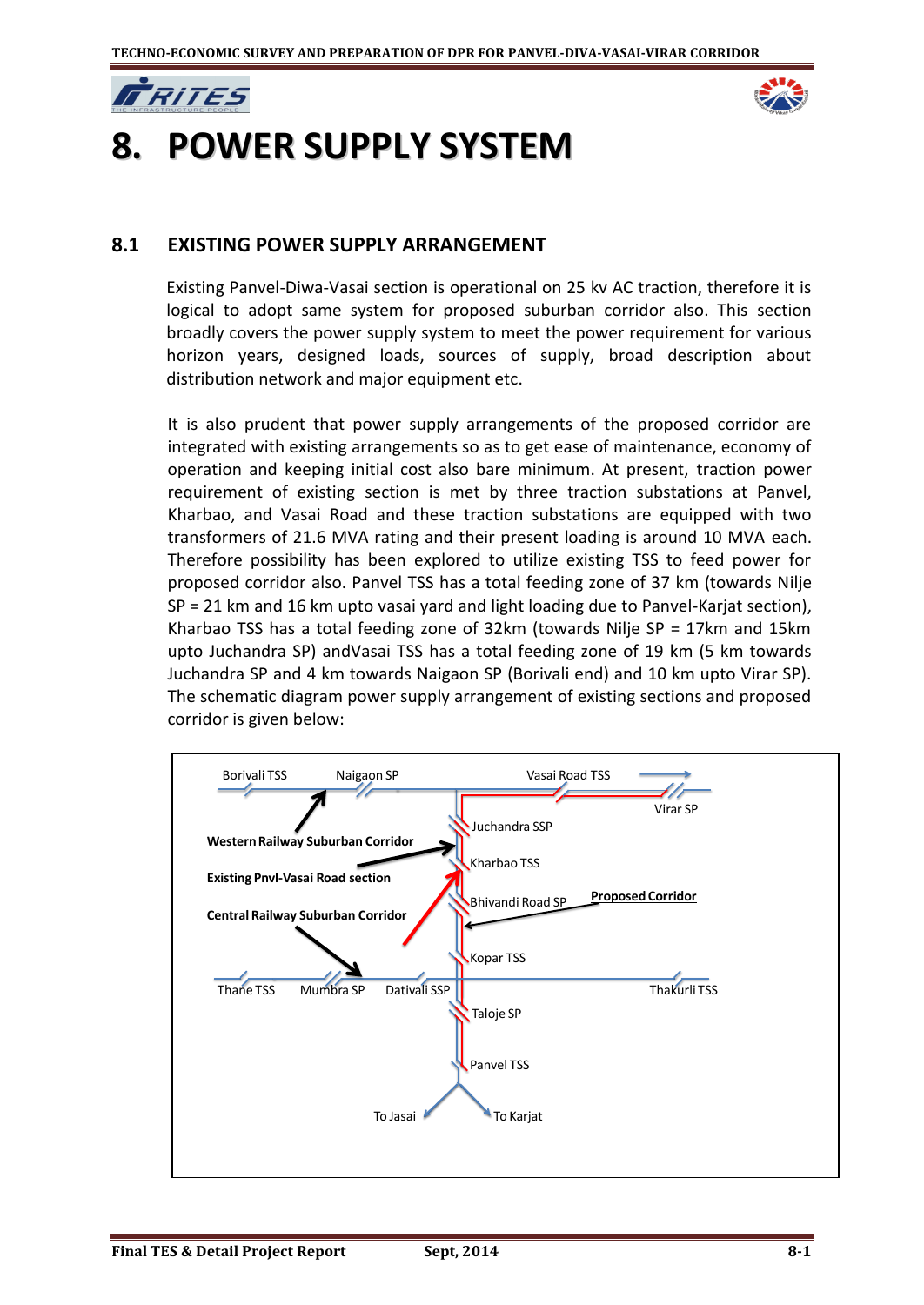

## **8.2 ESTIMATION OF POWER DEMAND**

The proposed corridor will be a predominantly a suburban corridor but it will also be available for goods operation and long distance mail express trains during margins available in the time table and also to meet any emergency situations. Suburban trains require more energy as compared to mail express or goods train. Therefore capacity of the power supply system shall be designed by assuming entire line capacity is utilized for suburban services ie 12 car services with headway of 3.0 minutes. Specific energy consumption data for suburban trains for different types of services ie fast-local, slow-locals or semi-fast-locals are available based on trial done on Central Railway suburban system with Siemens rakes. Specific energy consumption is the energy consumed for hauling 1000 tonnes of goods for a distance of one km, this DATA is used to work out the number of traction substation to be installed and the capacity of transformer to be used. Existing corridor has average 5.37 km inter station distance with 13 station and it is proposed to have additional 11 stations therefore 69.8 km long corridor will have 2.8 km inter station distance. Specific energy consumption is dependent on inter-station distance ie for shorter distance it is high and vice versa. Details of the result of trials conducted on AC/DC rakes of Siemens make on Central Railway suburban system, summarized as under;

| Inter-station Distance (km) | <b>Specific Energy Consumption(SEC) kWh/1000</b><br>GTkm |                       |  |  |
|-----------------------------|----------------------------------------------------------|-----------------------|--|--|
|                             | Empty rake                                               | With dense crush load |  |  |
| 1.0                         | 62.9                                                     | 50.8                  |  |  |
| $1.5\,$                     | 47.6                                                     | 39.8                  |  |  |
| 2.5                         | 33.1                                                     | 29.3                  |  |  |
|                             | 25.8                                                     | 22 Z                  |  |  |

| Table 8.1 |  |  |
|-----------|--|--|
|-----------|--|--|

MVA demand for proposed corridor has been calculated based on above results with the help of following formulae,

Demand in MVA =km\*(SEC/1000)\*Train wt.\*(Trains/hr.)\*2\*1.05/p.f

Factor of 1.05 has been taken into account to consider requirement for station auxiliaries and S & T demand  $\omega$  3% and other losses in system  $\omega$  2%, similarly, power factor of 0.9 has been considered to convert energy (KWH) into demand (KVA).

## **8.3 POWER REQUIREMENT FOR DIFFERENT LEVEL OF SERVICES**

As per pink book of year 2012-13, work of automatic block signalling (ABS) in the existing corridor of Panvel –Vasai Road section will be taken up. Today, Cummulative demand of both TSS is 20 MVA, & assuming demand will double after introduction of ABS and section is reaching its saturation limit in the inception year itself. This means enhanced demand of TSS's namely Panvel and Kharbao will become 40 MVA. Similarly demand of Vasai TSS is likely to go from present level 4.67 MVA to 9.33 MVA.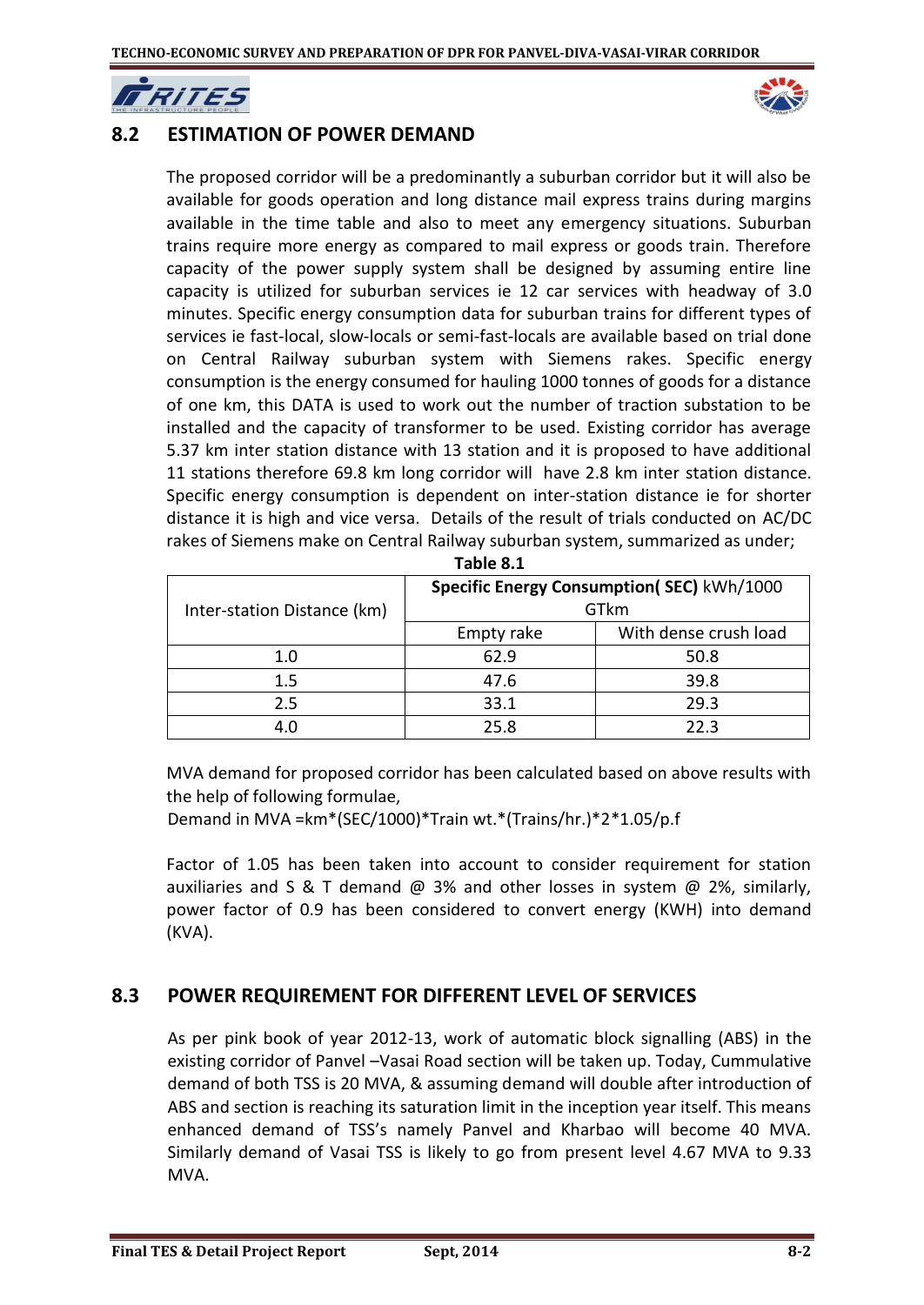



| Table 8.2                                                                   |                       |                          |  |  |  |
|-----------------------------------------------------------------------------|-----------------------|--------------------------|--|--|--|
| <b>TSS</b>                                                                  | <b>Present Demand</b> | Likely demand after 2021 |  |  |  |
| Panvel and Kharbao TSS                                                      | <b>20 MVA</b>         | <b>40 MVA</b>            |  |  |  |
| Vasai Road TSS                                                              | 4.67 MVA $*$          | $9.33*$ MVA              |  |  |  |
| Total                                                                       | 24.67 MVA             | 49.33 MVA                |  |  |  |
| * Due to Diwa-Vasai section traffic and this does not include Demand due to |                       |                          |  |  |  |
| Traffic of Borivli-Virar section                                            |                       |                          |  |  |  |

Due to traffic in proposed suburban corridor, MVA demand is likely to grow to 13.87, 26.1 and 41.81 MVA in year 2011, 2031 and 2041 respectively. To meet gwouth of proposed and existing corridor, it is proposed to provide one additional TSS in the middle of the corridor namely at Kopar. Projected demand of new corridor and existing corridor in various horizon years is summarized as under:

| <b>Demand Due to</b>                                   | Year     | <b>Demand in MVA</b> |              |             |            |              |  |
|--------------------------------------------------------|----------|----------------------|--------------|-------------|------------|--------------|--|
|                                                        |          | <b>PNVL</b>          | <b>Kopar</b> | <b>KHRB</b> | <b>BSR</b> | <b>Total</b> |  |
| 12-Car-15 min                                          | 2021     | 3.59                 | 4.12         | 3.91        | 2.25       | 13.87        |  |
| 12-Car-8 min                                           | 2031     | 6.75                 | 7.77         | 7.34        | 4.24       | 26.1         |  |
| 12-Car- 5 min                                          | 2041     | 10.83                | 12.42        | 11.78       | 6.78       | 41.81        |  |
| 12-Car-3 min                                           | Designed | 18.09                | 20.75        | 19.65       | 11.32      | 69.81        |  |
| Existing corridor in 2031                              |          | 15.87                | 10.34        | 13.79       | 9.33       | 49.33        |  |
| Both corridor in 2031                                  |          | 19.46                | 14.46        | 17.7        | 10.80      | 63.2         |  |
| requirement with 3<br>Total<br>service in new Corridor | 45.7     | 26.94                | 33.58        | 17.60       | 123.05     |              |  |

**Table 8.3**

**Table 8.4: Feeding Zone proposed for of TSS**

| TSS                    | <b>PANVEL</b>                             | Kopar                   | <b>KHARBAO</b>            | <b>VASAI ROAD</b>                |
|------------------------|-------------------------------------------|-------------------------|---------------------------|----------------------------------|
| <b>Feeding</b><br>Zone | Panvel-<br><b>Dhansar</b><br>Jasai-Panvel | Dhansar-<br>Bhivandi Rd | Bhivandi Rd-<br>Juchandra | Juchandra-Virar<br>Naigaon-Virar |
| КM                     | $12.7 + 16 = 28.7$                        | 18.7                    | 24.94                     | $5+14=19$                        |

## **8.4 POWER SUPPLY ARRANGEMENT PROPOSED**

Panvel and Vasai Road TSS's have other duties, apart from serving for PNVl-Vasai-Virar section. Vasai TSS is important for suburban train operation in Borivli-Virar section of western railway and Panvel TSS is serving for PNVL-KJT and PNVL-Jasai sections also. Therefore while deciding number of TSS and capacity of transformers,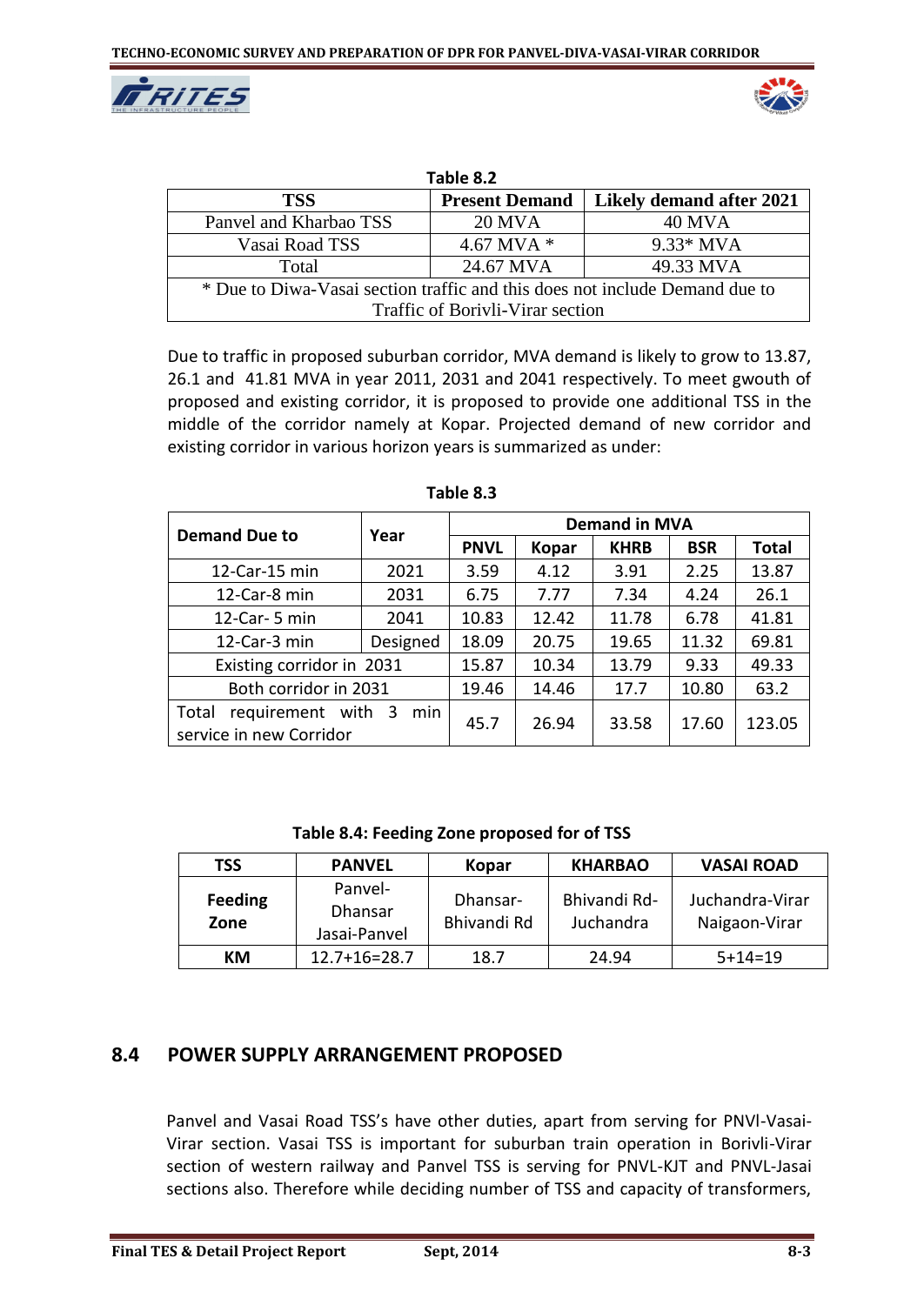



future growth of existing corridor being served by these TSS is also to be considered. To meet the additional load of new corridor, it is proposed to replace both 21.6 MVA transformer at all three TSS by 30/42 MVA transformers and provision of third transformer at Panvel, Kharbao and Vasai Road TSS, 12 car services with 2.5 minutes frequency will be feasible.

Kharbao TSS is adjoining with Vasai Road TSS, and it is not advisable to take service of Vasai TSS to feed power in Central Railway boundaries in the event of failure of Kharbao TSS as emergency feed. This means Kharbao and Panvel TSS's are to serve for each other in case of any emergency and this arrangement will not be healthy when new corridor is commissioned and power requirement is higher from present level. Therefore it is proposed to provide one additional TSS at Kopar station by drawing TATA power at 110 kv from Thakurli receiving station by laying 110 kv cable. This TSS shall be equipped with three units of 30/42 MVA. With addition of one new TSS, in case of shut down of one complete traction substation due to grid failure or due to any other reason, emergency feeding arrangement will be as under;

| יטאוכ טוס         |                      |              |        |                                           |              |               |  |
|-------------------|----------------------|--------------|--------|-------------------------------------------|--------------|---------------|--|
| Year              | <b>Normal Demand</b> |              |        | Demand during Outage of one<br><b>TSS</b> |              |               |  |
|                   | <b>Kharbao</b>       | <b>Kopar</b> | Panvel | <b>Kharbao</b>                            | <b>Kopar</b> | <b>Panvel</b> |  |
|                   | 17.75                | 13.31        | 20.42  |                                           | 31.06        | 20.42         |  |
| 2021              | 17.75                | 13.31        | 20.42  | 31.06                                     |              | 20.42         |  |
|                   | 17.75                | 13.31        | 20.42  | 17.75                                     | 33.73        |               |  |
|                   | 21.18                | 15.88        | 24.37  |                                           | 37.07        | 24.38         |  |
| 2031              | 21.18                | 15.88        | 24.37  | 37.07                                     |              | 24.38         |  |
|                   | 21.18                | 15.88        | 24.37  | 21.18                                     | 40.26        |               |  |
| 2041              | 25.59                | 19.19        | 29.45  |                                           | 44.78        | 29.45         |  |
|                   | 25.59                | 19.19        | 29.45  | 44.78                                     |              | 29.45         |  |
|                   | 25.59                | 19.19        | 29.45  | 25.59                                     | 48.64        |               |  |
| Designed Capacity | 25.91<br>34.55       |              | 39.76  |                                           | 60.47        | 39.76         |  |
|                   |                      |              |        | 60.47                                     |              | 39.76         |  |
|                   |                      |              | 34.55  | 65.68                                     |              |               |  |

**Table 8.5**

From above it clear that in the inception year, during the outage of Panvel and Kharbao TSS , Kopar TSS is likely to be loaded upto 33.73 and 31.06 MVA respectively; and it is well within upgraded rating of 42 MVA by providing forced air cooling (ONAF). But by year 2031, maximum demand at Kopar TSS will touch 48.64 and 44.78 MVA during the outage of Panvel and Kharbao TSS respectively. Therefore around year 2031, Kopar TSS will require provision of third transformer of 30 MVA rating. During outage of either Panvel or Kharbao TSS, parallel operation of two transformer of 30 MVA capacity will be required. Similarly, by year 2041, Kharbao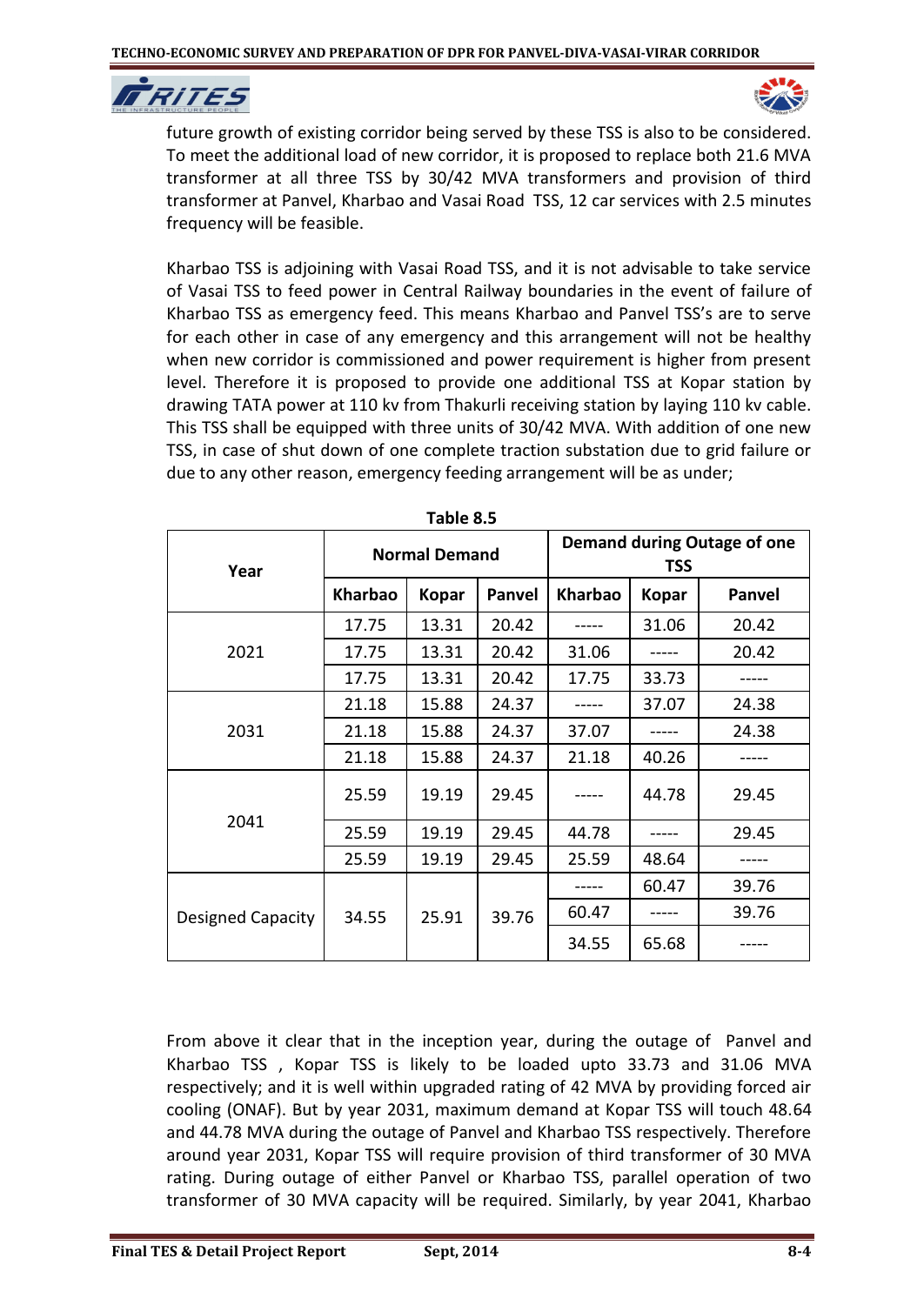



TSS will also need provision of third transformer to meet the reqirement of emegency feed. To support design capacity also ie 3 minute service, Kharbao and Kopar TSS will need third transformer. This arrangement will have provision for availablity of Panvel TSS to support future provision for traffic ie doubling of PLVL-KJT line or electrification of Panvel-Pen-Roha section. PNVL TSS will not beused to meet emergency feed requirement in Panve-Vasai Rd section. Schamatic diagram of the propsed arrangement is shown below.

| טוט טושו           |                            |           |             |         |  |  |
|--------------------|----------------------------|-----------|-------------|---------|--|--|
| <b>TSS</b>         | <b>MVA Capacity at TSS</b> |           |             |         |  |  |
|                    | 2012                       | 2021      | 2031        | 2041    |  |  |
| Vasai Road         | $2*21.6$                   | $2*30$    | $2*30$      | $2*30$  |  |  |
| Kharbao            | $2*21.6$                   | $2*30$    | $2*30$      | $3*30$  |  |  |
| Panvel             | $2*21.6$                   | $2*30$    | $2*30$      | $2*30$  |  |  |
| New TSS at Kopar   |                            | $2*30$    | $3*30$      | $3*30$  |  |  |
| Total              | $64.8 + 64.8$              | $120+120$ | $150 + 120$ | 180+120 |  |  |
| <b>Grand Total</b> | 129.6                      | 240       | 270         | 300     |  |  |

**Table 8.6**

With the proposed corridor, Panvel-Vasai Raod section will become 4-line section similar to the present 4-line Borivli-Virar section. For Mumbai Suburban area, protection scheme as per RDSO specification no TI/SPC/PSI/PROTECT/4050 will have to be adopted, therefore all feeding post, sectioning post (SP) and sub-sectioning post (SSP) will be equipped with circuit breakers in place of interrupters used at present.

For Kopar TSS, premises of exIsting DC TSS has been selected and size of this premises is not enough to have TSS with conventional air insulated switchgears, therefore is proposed to use latest state of switchgears ie gas insulated switchgears for this TSS. Supply will be taken from Thakurli receiving station which is connected to the network of M/s Tata Power Company. Other two substation are connected on MSETCL network therefore this will an added advantage ie in case of failure of grid of MSETCL, Tata feed can be used for maintaining train operations. GIS switchgears are widely used by SEB's and these are being used by various metros in our county to achieve their advantages such as almost maintenance free, less requirement of space, quick erection and commissioning etc. Cost of GIS equipment's are declining with their use increasing day by day therefore its advantages will offset its initial higher cost in time to come.

## **8.5 AUXILIARY SUPPLY ARRANGEMENT FOR STATIONS & DEPOT**

New corridor is proposed to be opened with 25 stations ie additional of new 12 stations over and above existing 13 existing stations. Tapping HT supply from the nearest point of local supply undertaking will ensure reliable power supply for passenger amenity items and general power supply arrangement. Substation design shall be done in such a way that it meets not only the requirement of all passenger amenity items which will be introduced in the inception year and it shall also be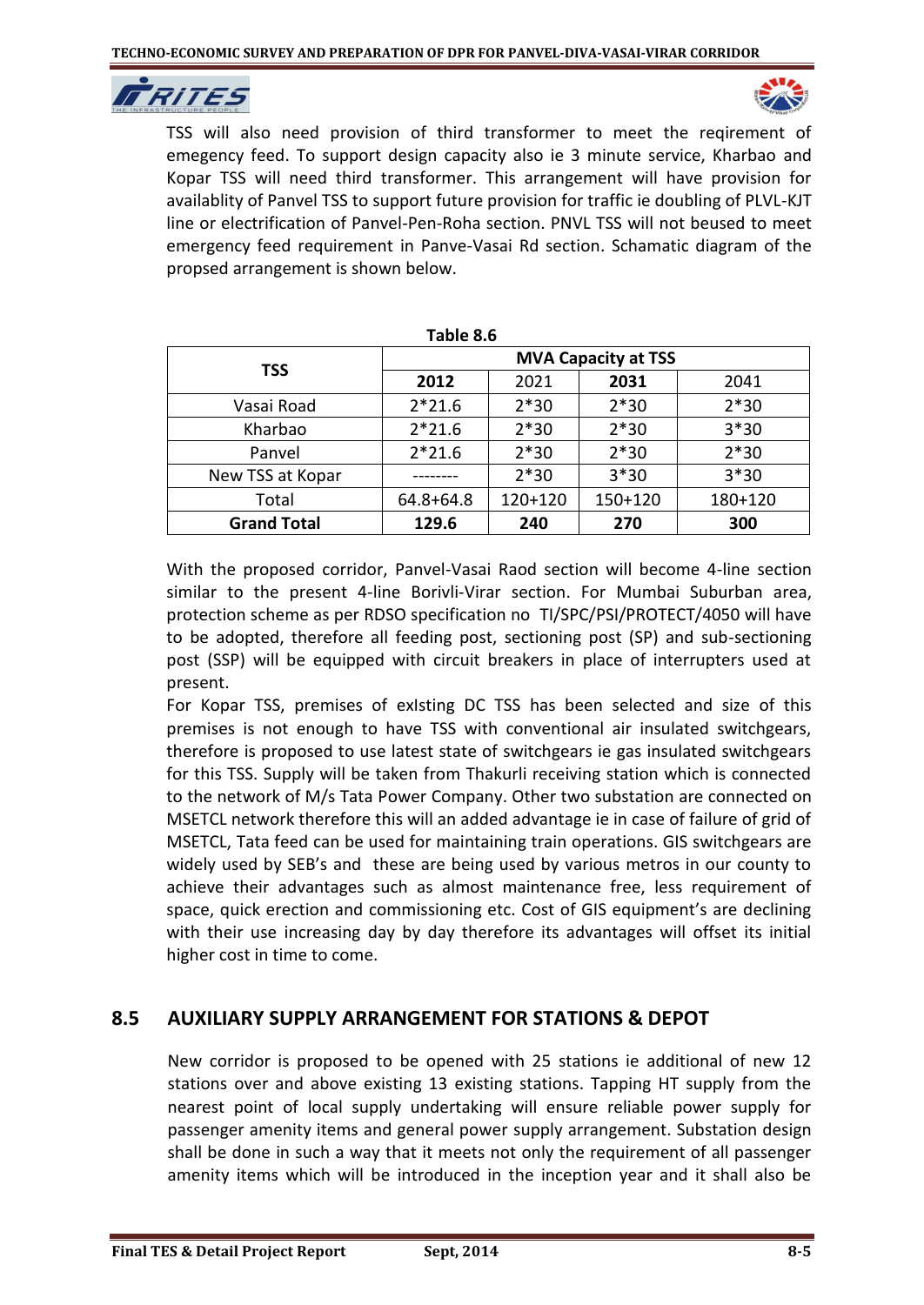



upgradable to meet the requirement of items likely to be introduced later. Typical design of a substation is as under;

|                 |                                                        | <b>Elevated Stn.</b>  |                  |                        |  |
|-----------------|--------------------------------------------------------|-----------------------|------------------|------------------------|--|
| S.<br><b>No</b> | <b>Type of load</b>                                    | <b>Connected load</b> | <b>Diversity</b> | <b>Substation Load</b> |  |
| 1               | Lighting load                                          | 40                    | 1                | 40                     |  |
| $\overline{2}$  | Fan & other Misc small power<br>load, power plugs etc. | 50                    | 0.5              | 25                     |  |
| 3               | Escalators (2Nos) @25Kw                                | 50                    | 1                | 50                     |  |
| 4               | Lifts (2Nos) @15Kw                                     | 30                    | 1                | 30                     |  |
| 5               | Pumps                                                  | 20                    | 0.5              | 10                     |  |
| 6               | Signaling & Telecom                                    | 5                     | 1                | 5                      |  |
|                 | <b>Total Load (KW)</b>                                 |                       |                  | 160                    |  |

#### **Table 8.7: Summary of Loads (KW) for Typical Elevated/At Grade Station**

## **8.6 ELECTROMAGNETIC INTERFERENCE (EMI)**

25kV ac traction currents produce alternating magnetic fields that cause induced voltages to be in any conductor running along the track. Booster Transformer and Return Conductor (BT/RC) system is proposed for EMI mitigation for elevated section.

Concrete structures are not good electrical earths and therefore, Earthing & Bonding of the power supply & traction system shall be designed in accordance with the latest standards EN50122-1, IEEE80, IS3043 etc.

Detailed specification of equipment e.g. power cables, transformer, switchgear, E&M equipment etc shall be framed to reduce conducted or radiated emissions as per appropriate international standards. The Metro system as a whole (trains, signaling & telecomm, traction power supply, E&M system etc) shall comply with the EMC requirements of international standards viz. EN50121, EN50123, IEC61000 series etc. A detailed EMI/EMC and Earthing & Bonding plan is required to be developed during detailed design stage.

## **8.7 25 KV FLEXIBLE OVERHEAD EQUIPMENT SYSTEM**

25 kV ac regulated Flexible Overhead equipment system shall comprise of HD-copper contact wire (150 sq mm in WRly territory and 193 sq mm in CRly territory) and 65sqmm Cd-copper centenary wire. Return conductor (RC) shall be All Aluminium Conductor (AAC) of 233 sq mm cross section.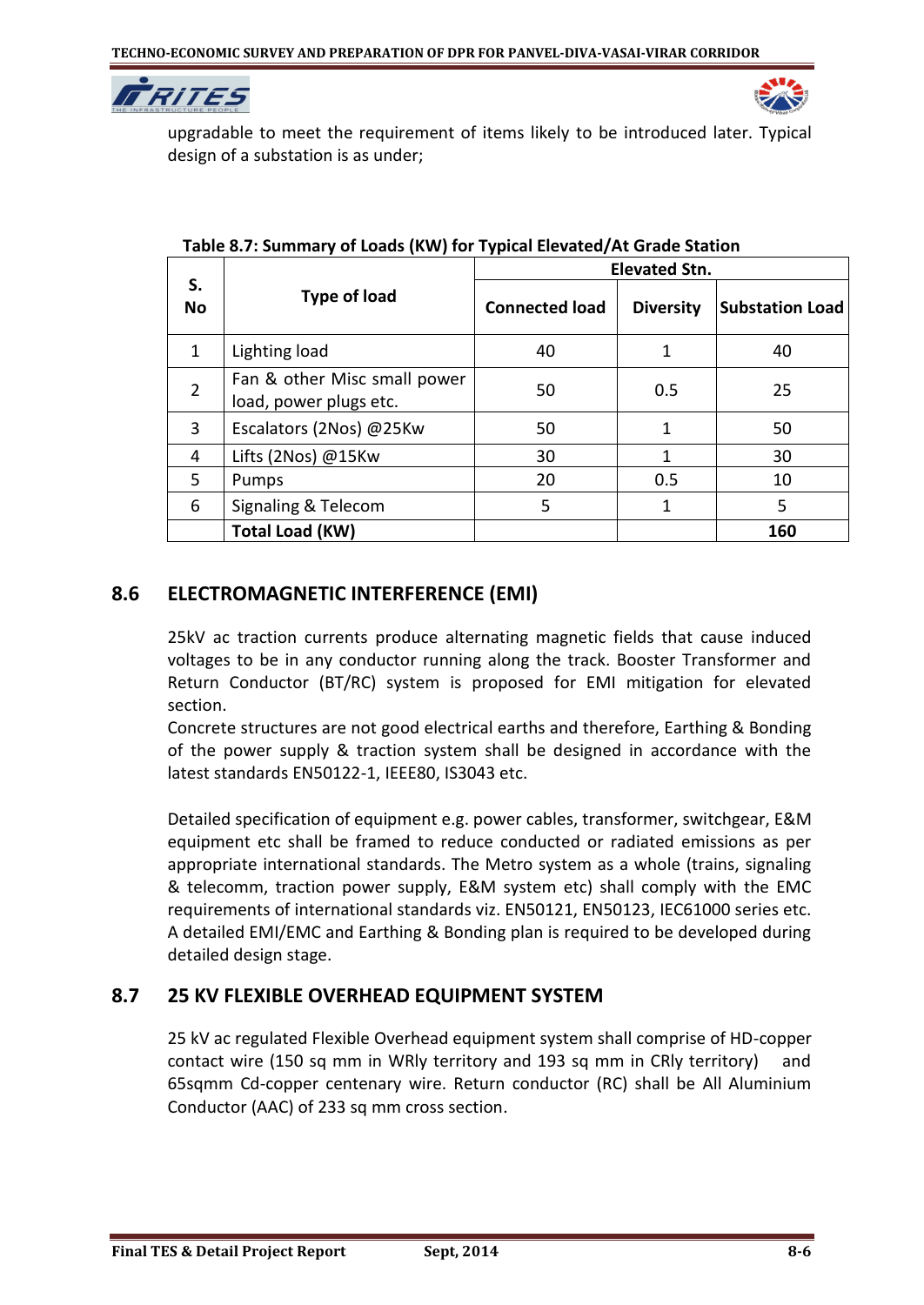



#### **8.8 MODIFICATION OF POWER LINE CROSSINGS**

Modification of power line crossing listed at para 3.2.9 in chapter 3, will be required to be modified to get adequate clearances stipulated in ACTM and Schedule of Dimension for Broad Gauge.

#### **8.9 SPECIFICATION OF EQUIPMENT**

With addition of proposed new corridor, existing corridor will become four line corridors; therefore, protection scheme for PSI equipment suitable for Mumbai suburban system issued by RDSO is proposed to be implemented. Similarly for other items such as SCADA, PSI equipment, OHE items etc of latest RDSO specifications will be used. Rating of traction transformers, switchgear, cables, auxiliary transformer etc. have been worked out based on the conceptual design, however, these may be required to be revised and fine-tuned during detailed design stage of project implementation.

#### **8.10 STANDBY DIESEL GENERATOR (DG) SETS**

In the unlikely event of simultaneous tripping of all the input power sources or grid failure, the power supply to stations as well as to trains will be interrupted. It is, therefore, proposed to provide standby DG set of 200 kVA capacities at elevated/at grade stations to cater to the following essential services:

- Essential lighting
- Signalling & telecommunications
- Fire fighting system
- Lift/Escalators operation
- Fare collection system

Silent type DG sets with low noise levels are proposed, which do not require a separate room for installation.

#### **8.11 SUPERVISORY CONTROL AND DATA ACQUISITION (SCADA) SYSTEM**

The entire system of power supply (traction & auxiliary supply) shall be monitored and controlled from a Centralized Control Centre through SCADA system. Modern SCADA system with intelligent remote terminal units (RTUs) shall be provided. Optical fibre cables provided for telecommunications will be used as communication carrier for SCADA system.

#### **8.12 ENERGY SAVING MEASURES**

Energy charges will constitute a substantial portion of its operation & maintenance (O & M) costs. Therefore, it is imperative to incorporate energy saving measures in the system design itself. The auxiliary power consumption of metros is generally more than the traction energy consumed by train movement during initial years of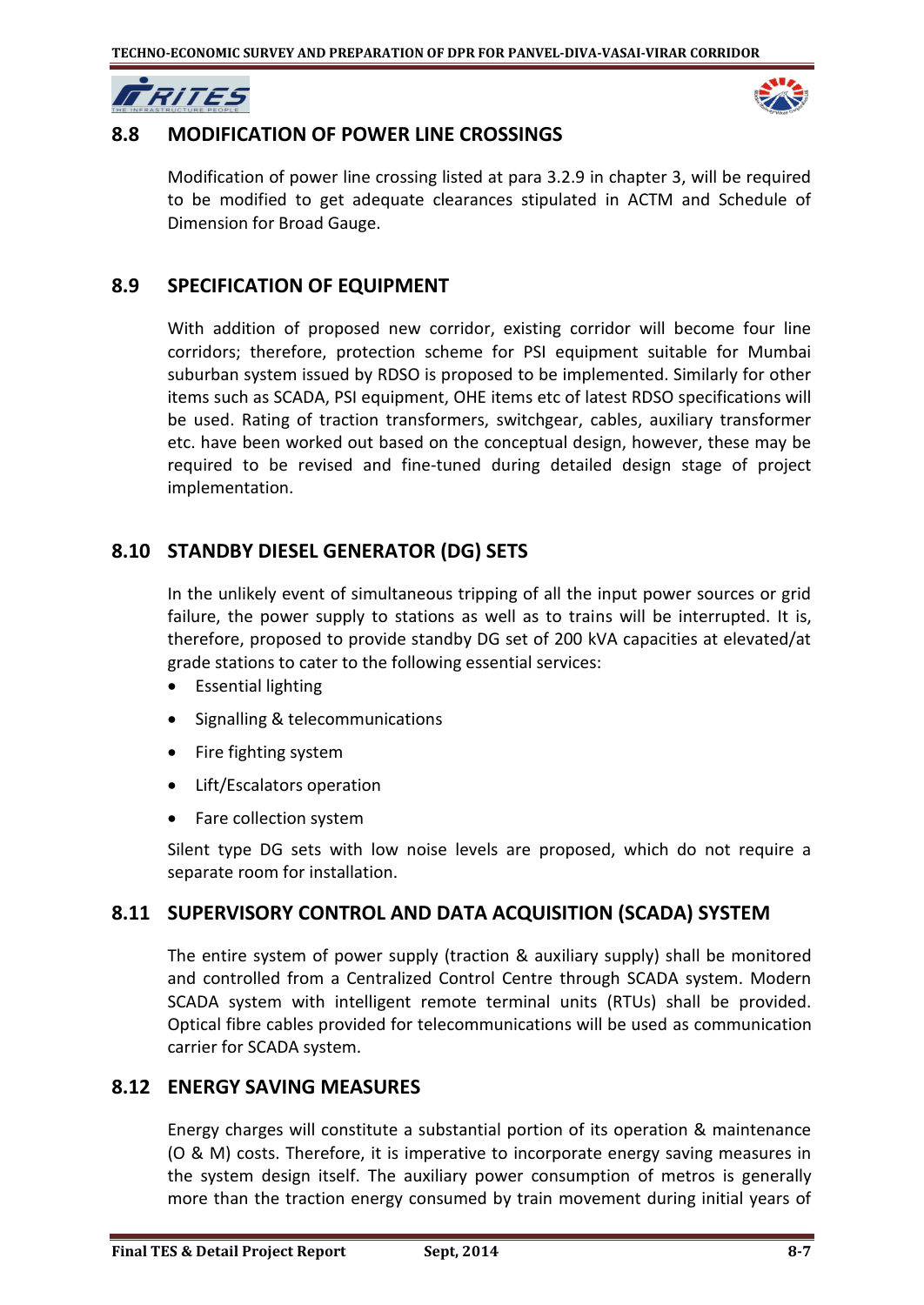IT RITES



operation. Subsequently, traction power consumption increases with increase in train frequency/composition in order to cater more traffic. The proposed system for High Speed Metro corridor includes the following energy saving features:

- i. Modern rolling stock with 3-phase VVVF drive and lightweight stainless steel coaches has been proposed, which has the benefits of low specific energy consumption and almost unity power factor.
- ii. Rolling stock has regeneration features and it is expected that 30% of total traction energy will be regenerated and fed back to 25kV Overhead equipment system to be consumed by nearby trains to the grid.
- iii. Effective utilization of natural light is proposed. In addition, the lighting system of the stations will be provided with different circuits (33%, 66% & 100%) and the relevant circuits can be switched on based on the requirements (operation or maintenance hours etc) through SCADA.
- iv. Machine-room less type lifts with gearless drive has been proposed with 3-phase VVVF drive. These lifts are highly energy efficient.
- v. The proposed heavy-duty public services escalators will be provided with 3-phase VVVF drive, which is energy efficient & improves the power factor. Further, the escalators will be provided with infrared sensors to automatically reduce the speed (to idling speed) when not being used by passengers.
- vi. The latest state of art and energy efficient electrical equipment (e.g. transformers, motors, light fittings etc) has been incorporated in the system design.
- vii. Efficient energy management is possible with proposed modern SCADA system by way of maximum demand (MD) and power factor control.

## **8.13 ELECTRIC POWER TARIFF**

The cost of electricity is about 25-35% of total Operation & Maintenance (O&M) Cost. Therefore, it is the key element for the financial viability of the Project. The annual energy consumption is assessed to be about 100 million units in initial years (2019), which will increase to about 300 million Units by horizon year 2041. In addition to ensuring optimum energy consumption, it is also necessary that the electric power tariff be kept at a minimum in order to contain the O& M costs. Therefore, the power tariff for this corridor should be at effective rate of purchase price (at 100kV/220kV voltage level) plus nominal administrative charges i.e. on a no profit no loss basis. This is expected to be in the range of Rs. 4.00 - 4.50 per unit. It is proposed that Government of Maharashtra takes necessary steps to fix power tariff for this Suburban Corridor at "No Profit No Loss" basis.

Annual energy consumption for proposed corridor is calculated as under:

**AEC**=365\*Length of section (km)\*(Nos. Of train per day in both direction)\*weight of 12 car\*(SEC/1000)